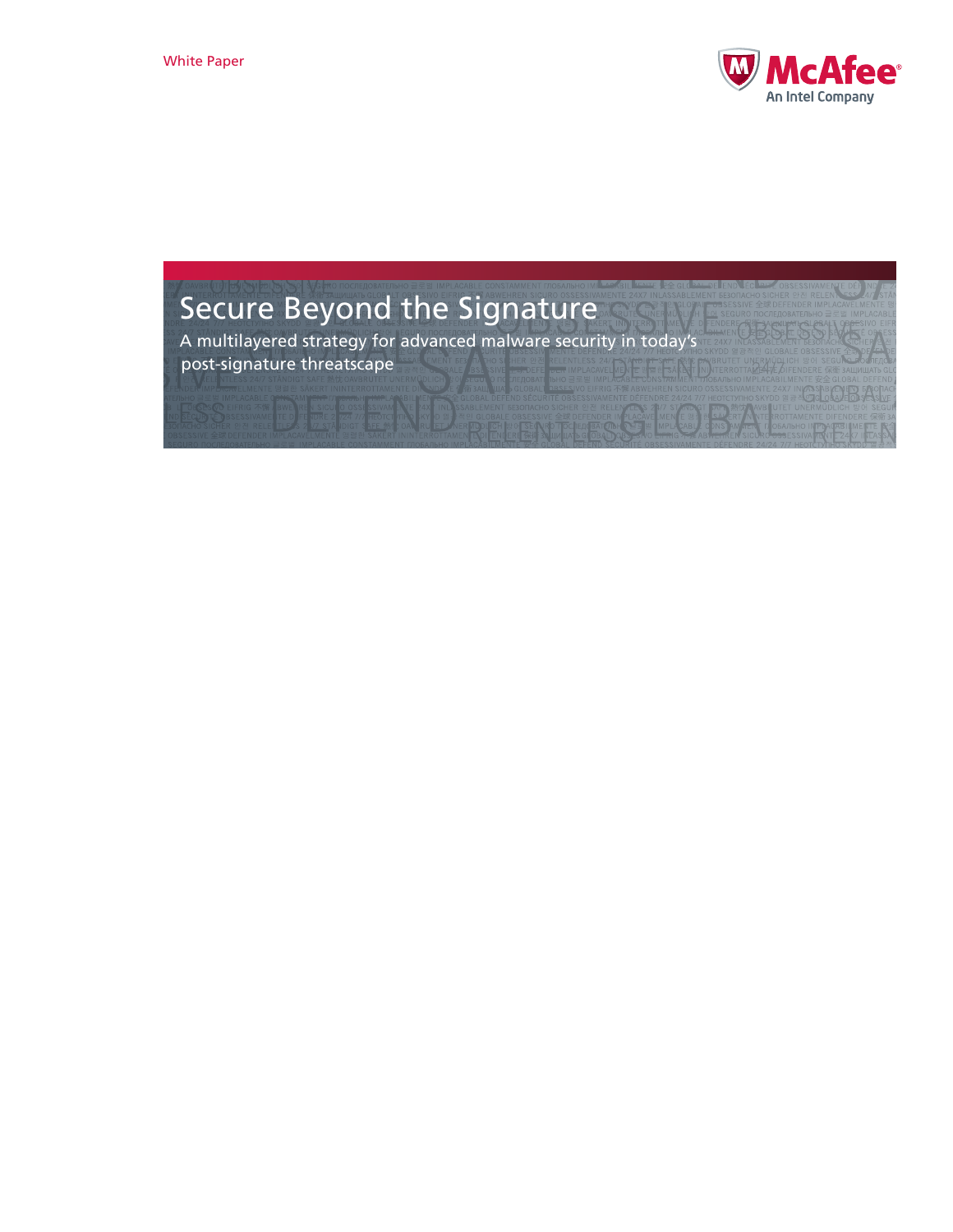# Table of Contents

| Why Advanced Malware Is Challenging Signature-Based Inspection        | 3 |
|-----------------------------------------------------------------------|---|
| The New Worst-Case Scenario: Target and BlackPOS                      | 3 |
| How Signatures Miss Serious Attacks: The Predatory PDF                | 3 |
| Stopping Threats Known and Unknown                                    | 4 |
| Three Keys: Code Behavior, Traffic Behavior, Reputation               | 4 |
| The Signature-Less Approach from McAfee                               | 5 |
| Code behavior analysis                                                | 5 |
| Traffic behavior analysis                                             | 7 |
| Global reputation analysis                                            | 8 |
| The Industry's Most Complete Post-Signature Malware Security Solution | 9 |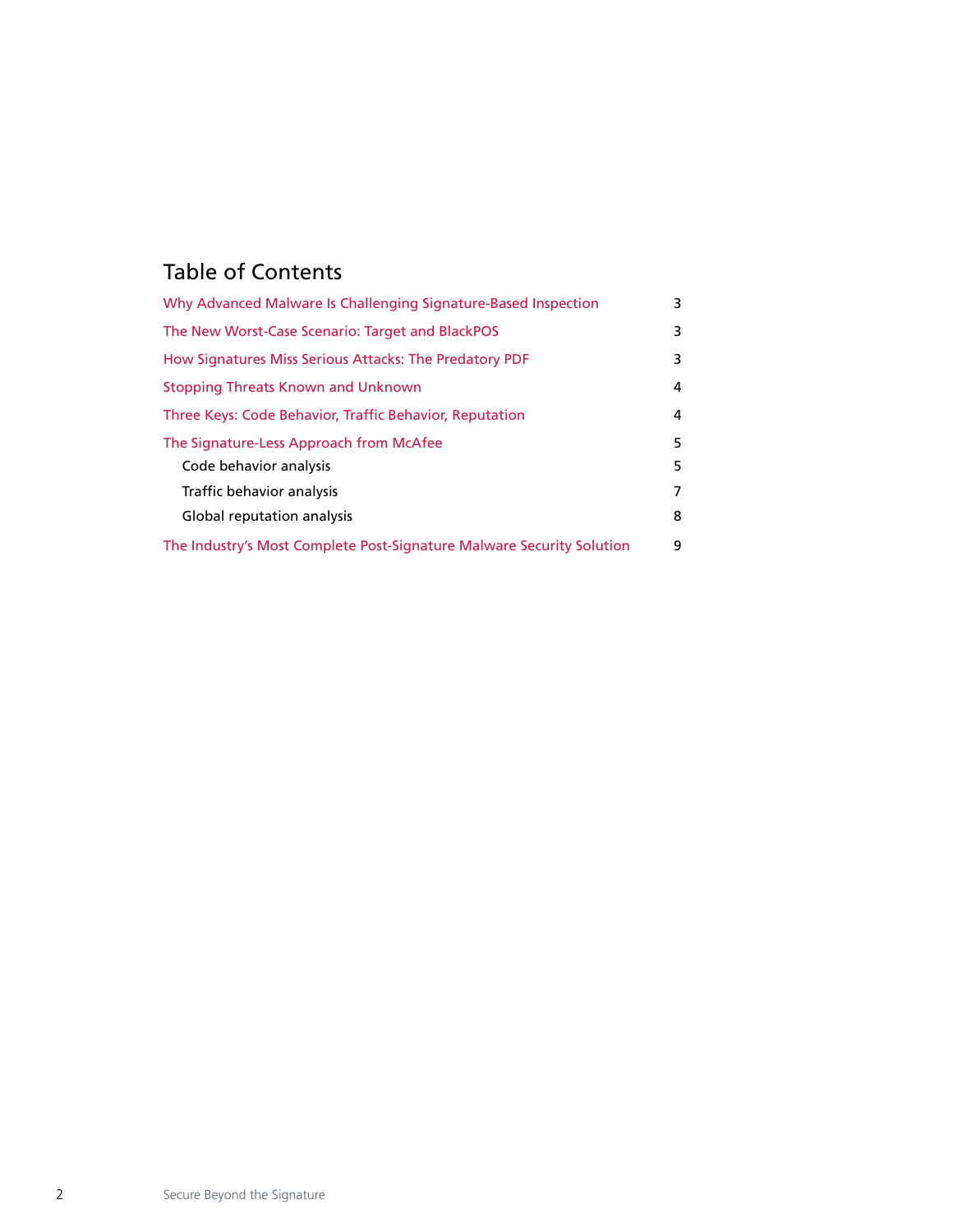#### <span id="page-2-0"></span>Why Advanced Malware Is Challenging Signature-Based Inspection

IT security is an arms race with no commercial breaks, half-time intermission, seventh inning stretch, or finish line. Nonstop innovation by well-organized cybercriminals keeps the frontlines moving and periodically bypasses defensive strategies that once marked the conflict's cutting edge. Such is the case with signature-based security and today's advanced malware.

For years, signature-based security alone provided fast, reliable protection from most known attacks, so the more capable hackers inevitably learned to avoid easily identified attacks. Their tactics became stealthy, evasive, defense-aware, and intelligently adaptive. Zero-day attacks and other targeted, advanced malware now frequently challenge the defenses of signature-based IPS systems, despite fully up-to-date signature sets. Although signature-based detection provides an important foundation for intrusion inspection, clearly, something more must be done to combat these next-generation malware attacks.

The recent attacks on the retail chains bring to light the devastation a malware attack can have on an organization's operations and reputation. A layered signature-less detection architecture greatly enhances signature-based detection and reduces the risk of these kinds of attacks.

In a survey conducted at the 2013 Black Hat USA conference, 81% of respondents cited advanced malware as a major concern for their organizations, and 35% claimed to spend 10 or more hours each week combatting malware penetrations. In light of those sentiments, it is surprising that 67% of security professionals have no technology deployed specifically to fight advanced malware, according to a McAfee report published in December 2013.

#### The New Worst-Case Scenario: Target and BlackPOS

This may change as the impacts of the massive malware-enabled data breaches at Target and other retailers sink in. The Target incursion alone appears to have exposed 40 million payment card numbers and compromised the personal data of 70 million customers. The FBI has signaled that further breach revelations can be expected, and investigations are under way at the US Department of Justice, the Secret Service, and in both houses of Congress.

Much remains to be learned about these break-ins, including how the BlackPOS malware made its way onto the retailers' point-of-sale (POS) systems and how it evaded detection while exfiltrating more than 12 gigabytes of data. But a great deal can be learned about the requirements of advanced malware security by examining a common, well-understood example: a PDF file with malicious embedded JavaScript.

#### How Signatures Miss Serious Attacks: The Predatory PDF

PDFs have become indispensable tools for platform-independent distribution of rich, interactive content. Email attachments and web downloads carry thousands of PDF files across enterprise firewalls every day, bearing everything from business proposals to software manuals, legal documents, and presentations. To automate various aspects of presentation and interactivity, the format supports dynamic elements, such as dynamic action triggers, remote data retrieval, and embedded scripts. Scripts have a wide range of useful applications, such as enforcing conditional formatting in a userpopulated form so that an email address or phone number can only be entered in the correct format for the designated data type.

At the same time, scripts are an increasingly popular vector for infection, offering an almost unlimited number of malicious possibilities. A script might download and install a keylogger, rootkit, or bot. Unfortunately, while some intrusion prevention systems (IPS) can recognize an embedded script, they cannot parse its code or predict its runtime behavior. Unless the IPS scan matches a known threat signature, the file is allowed to pass. When opened on the destination host, the malicious script automatically extracts or downloads a malware payload and installs it on the host. The attack creates new application processes that may capture user credentials and other valuables, export stolen data to a command and control server, or propagate the infection to other endpoints on the network.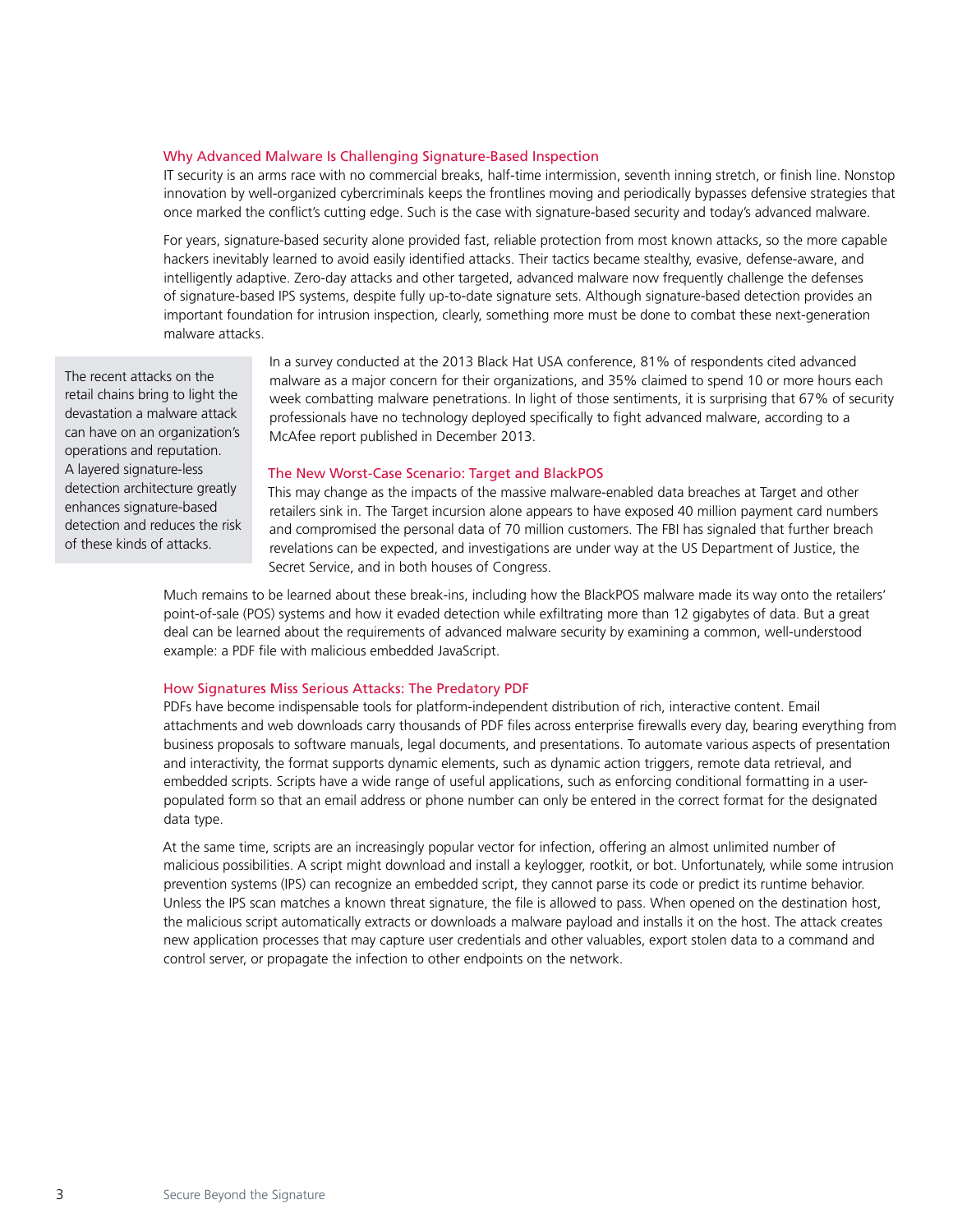### <span id="page-3-0"></span>Stopping Threats Known and Unknown

How can such attacks be stopped? Signature-based security can only catch attacks that have been previously identified

A proper signature-less security solution uses signatures on top of multiple signature-less technologies. This in-depth approach covers both known exploits and unknown malicious behavior with superior protection, accuracy, and efficiency.

and analyzed, not a new variant making its first appearance. We could simply block all files with embedded scripts, but that would eliminate a popular and useful communication tool. We could send all files with embedded scripts to an offline sandbox for dynamic analysis, but this would delay content delivery and add a large workload to a computationally intensive resource. What we need is a more sophisticated approach capable of efficiently determining the safety of an unknown executable in the absence of signature-based certainty.

To succeed, such an advanced approach must discover new threats through pattern analysis and behavioral prediction, without resorting to historical records of known exploits and incidents. Since no other detection method is likely to match the reliability of a known signature, an advanced approach should apply multiple detection methods in a multilayered stack. It must also limit the false positives generated by intelligently extracting faint threat signals from the normal noise of network activity.

#### Three Keys: Code Behavior, Traffic Behavior, Reputation

McAfee believes that unknown malware attacks can be identified and stopped with high levels of accuracy and reliability by layering three types of analytical techniques over a conventional signature-based defense.

- Code behavior analysis that uses lightweight emulation, sandboxing, and advanced static analysis to assess and predict the behavior of files and executables through direct examination or execution of the code.
- Traffic behavior analysis that identifies malware attacks within the network through behavioral anomalies in the traffic flows they create. These techniques correlate large volumes of network and endpoint events to extract faint threat signals from the background noise of normal network activity.
- Global reputation analysis that adds external context and intelligence to local inspection and assessment.

These detection analytics are applied to unknown threats in a sequence of increasing computational intensity through the appliances that deliver the McAfee® network intrusion prevention system (IPS) solution. These include:

- *McAfee Network Security Platform*—An integrated IPS appliance that discovers and blocks sophisticated threats in the network, including advanced malware, zero-day threats, denial-of-service attacks, and botnets. Its advanced architecture provides deep inspection of network traffic while maintaining line speeds of up to 40 Gbps on a single appliance.
- *McAfee Advanced Threat Defense*—An advanced malware prevention solution that employs a series of detection engines, including dynamic analysis (sandboxing) and static code analysis, arranged in a down-select sequence to optimize performance. The appliance deploys easily in the network as a central malware inspection point for McAfee IPS and other Security Connected devices.
- *McAfee Endpoint Intelligence Agent*—A small-footprint, plug-and-play software module deployed on the McAfee endpoint agent. It provides real-time, per-connection traffic intelligence that positively associates every session with the originating host system, user, and application.
- *McAfee Network Threat Behavior Analysis*—A threat correlation appliance that baselines network operations using behavior-based algorithms to swiftly correlate anomalies that indicate risks and threats. As an optional component of McAfee Network Security Platform, it extends that product's traffic inspection capabilities by mapping the activities of endpoint executables to network connections and traffic flows.
- *McAfee Network Security Manager*—An intuitive, web-based platform that provides centralized, policy-based control of McAfee Network Security Platform, McAfee Network Threat Behavior Analysis, and McAfee Advanced Threat Defense. McAfee Network Security Manager helps administrators reduce the time spent investigating alerts with advanced correlation workflows that organize multiple alerts into single events.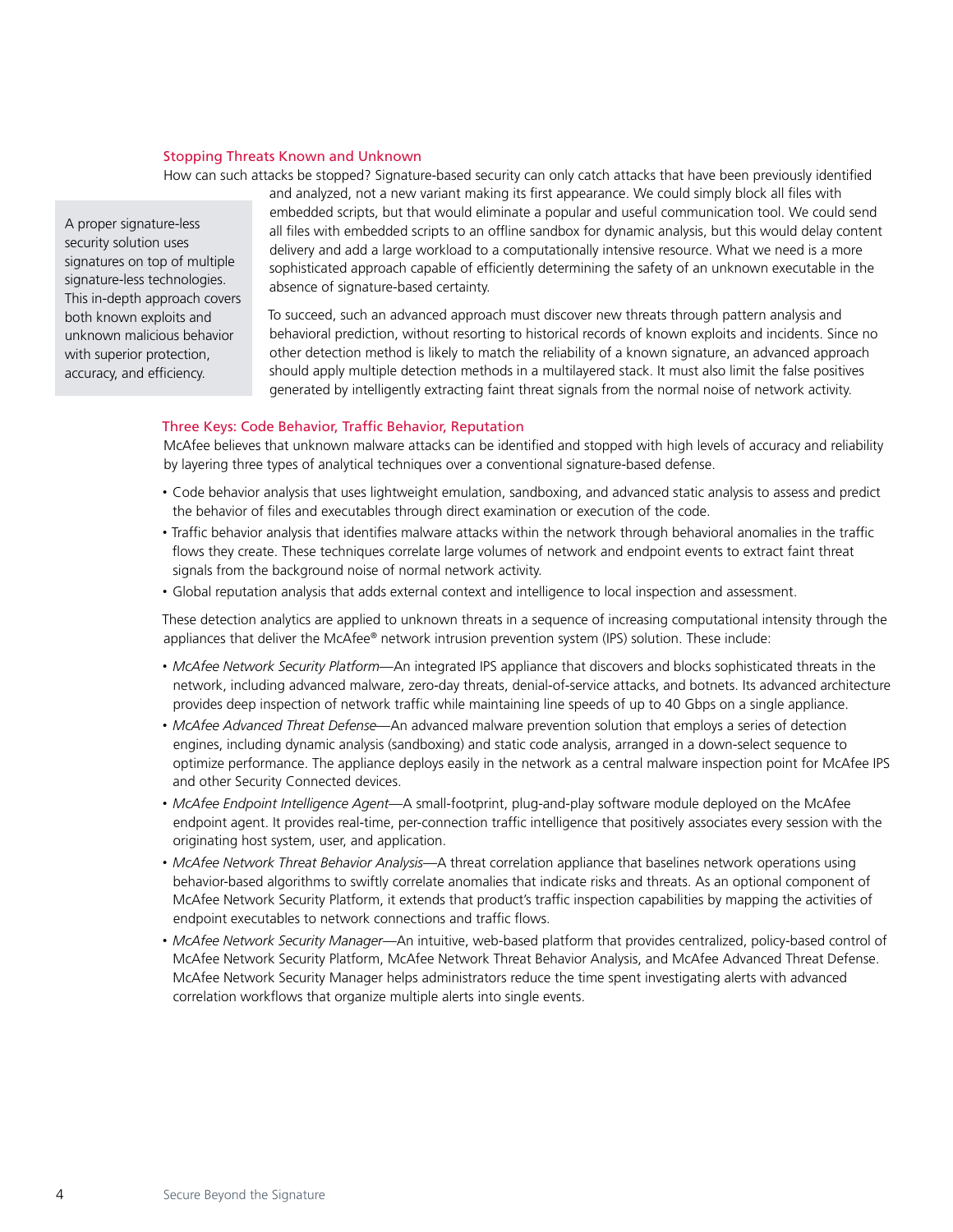#### <span id="page-4-0"></span>The Signature-Less Approach from McAfee

Let's examine each of the analytical components that comprise McAfee advanced security and role of each appliance in delivering the overall solution.

#### Code behavior analysis

These signature-less inspection engines leverage emulation and sandboxing technologies to examine files or executables and predict or observe their behavior at runtime (Figure 1). Some are resource-thrifty and operate in near real time; others are more computationally intensive and impose a small increment of latency. Combining them in a sequence of escalating resource intensity provides a cost-effective optimization of performance and effectiveness.



Figure 1. Technologies used in code behavior analysis.

#### Real-time deep file inspection

This is the first line of defense in a multitier array of non-signature malware analytics from McAfee. This feature of McAfee Network Security Platform finds and stops the threats concealed in embedded scripts, as in the PDF example described above. Deep file analysis uses a streamlined JavaScript environment to emulate script execution and predict runtime behavior. Files containing scripts that are observed to be malicious are blocked immediately and at all further appearances. McAfee Network Security Platform is the only IPS solution that provides intelligent script emulation directly on the IPS sensor. It provides a zero-latency alternative to all-or-nothing script blocking and is far more cost effective than routing all unknown files to a sandbox. In our malicious PDF example, deep file analysis allows McAfee Network Security Platform to identify and block the attack in real time—before the file reaches and infects its target host.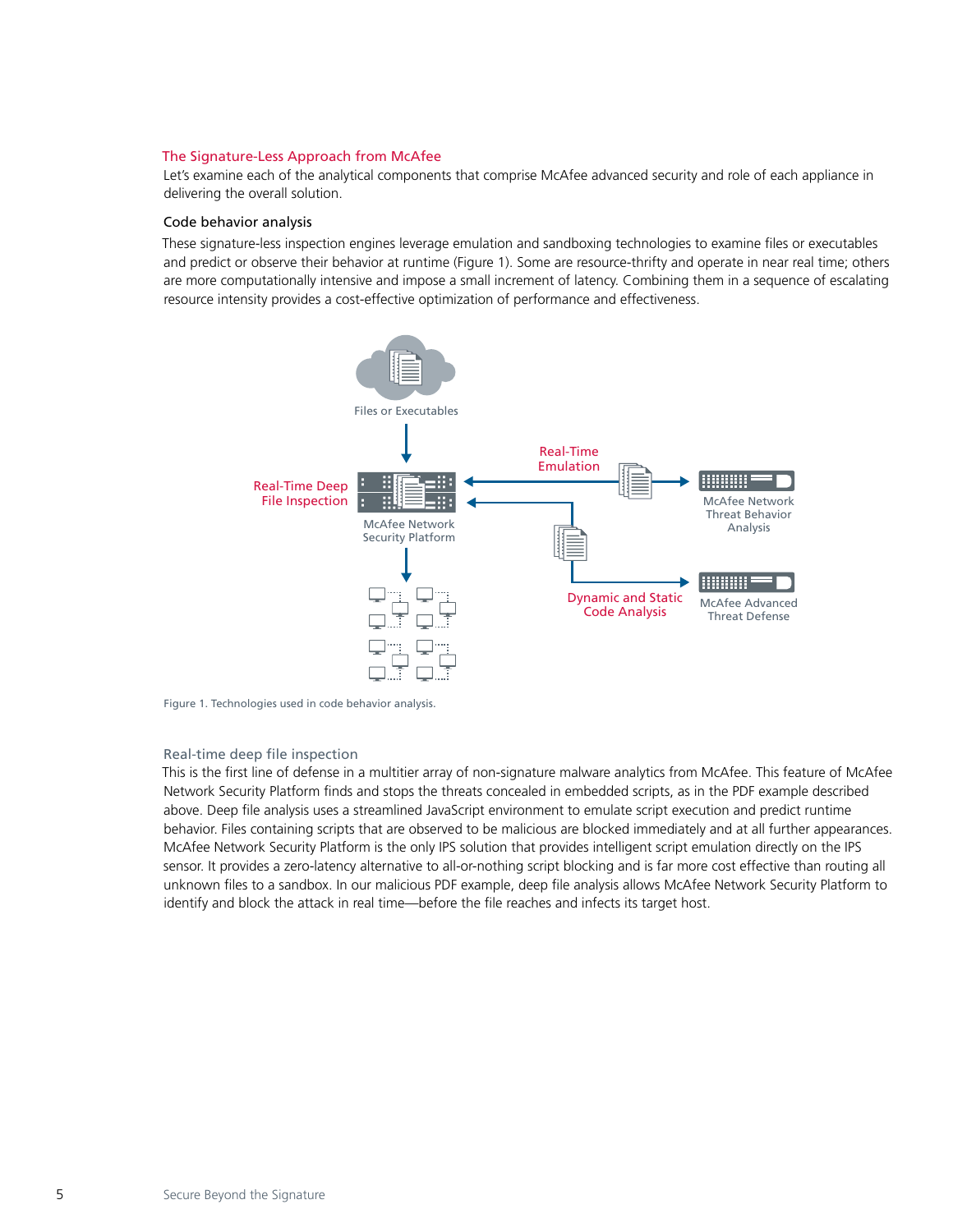#### Real-time emulation

Real-time emulation is a feature of McAfee Advanced Threat Detection that emulates a working environment to study the behavior of entire files (not just the scripts embedded within). Multiple lightweight execution environments are available for a wide range of browsers, file types, and scripting languages, offering a stripped down subset of CPU, memory, and operating system application programming interface (API) resources. These emulators simulate code execution, provide hooks for malicious processes, and predict the resulting behaviors. In addition, heuristic analytics applies rules and pattern analysis to identify similarities between a suspect file and related groups of known threats.

Real-time emulation quickly identifies rootkits, zero-day threats, advanced persistent threats, and other advanced malware at a fraction of the computational cost of true dynamic or static code analysis.

#### Dynamic code analysis

The next step when emulation reveals no threats in an unknown file is dynamic code analysis. It is a feature of the McAfee Advanced Threat Defense appliance, which provides full code execution in a secure virtual machine sandbox. This analysis

> differs from emulation in that it instantiates a fully operational runtime environment that is isolated to allow safe execution of potentially malicious code. All observed behaviors are logged or classified, including changes to the operating system (OS), files, and registry entries.

> Unlike sandbox solutions that use a single generic virtual machine (VM) for all analyses (and miss many behaviors that only appear in specific VM configurations), or that test all samples in multiple virtual environments (more thorough but resource-intensive), McAfee Advanced Threat Defense runs each suspicious executable in a virtual environment that exactly matches the system for which the file is targeted.

Unique among currently available sandbox technologies, McAfee Advanced Threat Defense leverages endpoint information acquired by McAfee® ePolicy Orchestrator® (McAfee ePO™) software to identify the target host's specific operating environment, launching a matching VM on the fly. This greatly increases the probability that a file's full range of potential behaviors are elicited and observed and an accurate assessment is made of its intent. McAfee Advanced Threat Defense also emulates appropriate responses

to sample behaviors and resource requests (for example, network connections) and offers a fully interactive mode for manual offline analysis.

#### Static code analysis

Static code analysis is the indispensable flip side of dynamic analysis. Sandboxing identifies malware with a high degree of confidence based on direct observation of its behavior. It will reliably identify hidden threats in complex executables but can be easily defeated by various strategies. For example, a file may simply outwait the observation period, delaying the start of any revealing behavior for a predetermined interval that may be longer than an economically viable sandbox inspection. Or a file may be programmed to recognize a secure environment by the absence (or presence) of certain resources and execute only a limited set of deceptively innocuous operations.

For these reasons, dynamic analysis should always be paired with true static code analysis. Static inspection provides a window into the nature of latent (non-executing) code for which dynamic analysis is entirely blind. True static analysis identifies structural similarities between latent code and known malware samples, quantifying the percentage of code that executes during a sandbox evaluation, and mapping all of the logical execution paths of a complex file.

On the McAfee Advance Threat Defense appliance, true static code analysis launches concurrently with dynamic analysis and incorporates some of its outputs when available. Unlike many available static malware analysis technologies, this inspection fully unpacks and reverse engineers obfuscated code to recover intact versions of dissembly code. These are then parsed and subjected to statistical analysis, providing:

- An assessment of similarity with known malware families.
- A measurement of the latent code that did not execute during dynamic analysis.
- A logical map of the file's complete execution path(s).

These findings are then incorporated with the observations from dynamic analysis to provide an overall threat score indicating the degree of certainty that the sample file or executable is malicious.

McAfee code behavior analysis technologies provide the best of both worlds. Emulation environments provide the advantage of real-time protection from zero-day attacks, while sandboxing provides the ultimate in-depth analysis and protection for the most advanced malware attacks.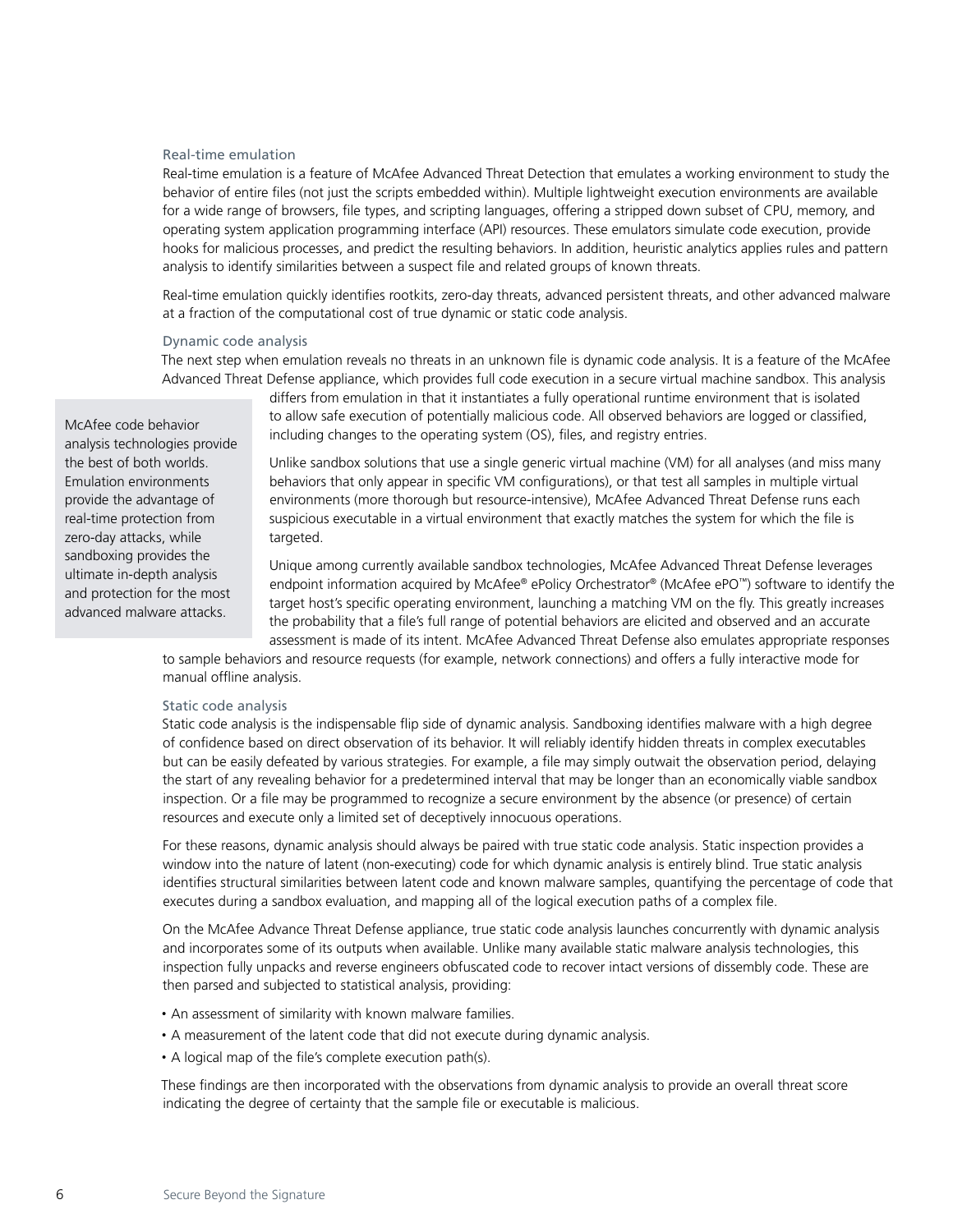#### <span id="page-6-0"></span>Traffic behavior analysis

These signature-less inspection methods look at behavioral patterns in traffic flows to find anomalous signals hidden in the background noise of normal activity, no matter how faint (Figure 2).



Figure 2. Technologies used in traffic behavior analysis.

#### McAfee Endpoint Intelligence Agent

This agent provides real-time, per-flow endpoint traffic correlation by positively associating every network session with the originating host system, user, and application process. This solution leverages intelligence in the network and on every Microsoft Windows host to reveal relationships between endpoint executables and network traffic flows, making it possible to:

- Identify malicious network connections and executables in near real time.
- See detailed process context for every attack.
- Block malicious communications and prevent the spread of advanced malware.
- Quarantine and remediate compromised host systems.

With innovative signature-less technologies, like endpoint integration and intelligent correlation, malicious anomalies within your network are isolated from the background noise, no matter how faint they are.

McAfee Endpoint Intelligence Agent acquires its host system insight from a small-footprint, plug-andplay software module deployed from the McAfee endpoint system. When installed and configured, the agent inventories all application processes on the host and monitors their communication activities. Each time a process requests a network connection, the agent first sends a tiny packet of metadata to network security services (usually McAfee Network Threat Behavior Analysis). This packet includes information about the connection (message protocol, source, and destination address and port), the user (name and security identifiers—but no secure personal information), and the endpoint application process (application name and hash).

Security services in the network combine this endpoint and session data with reputation intelligence on the source and destination endpoints, allowing a high-confidence threat assessment of the pending

communication and the internal endpoint's security state. Communication attempts by compromised hosts can then be quarantined so that malicious traffic within your network can be controlled. By quarantining the infected host and blacklisting the identified malware, exfiltration of valuable data is prevented and impact on the network is limited.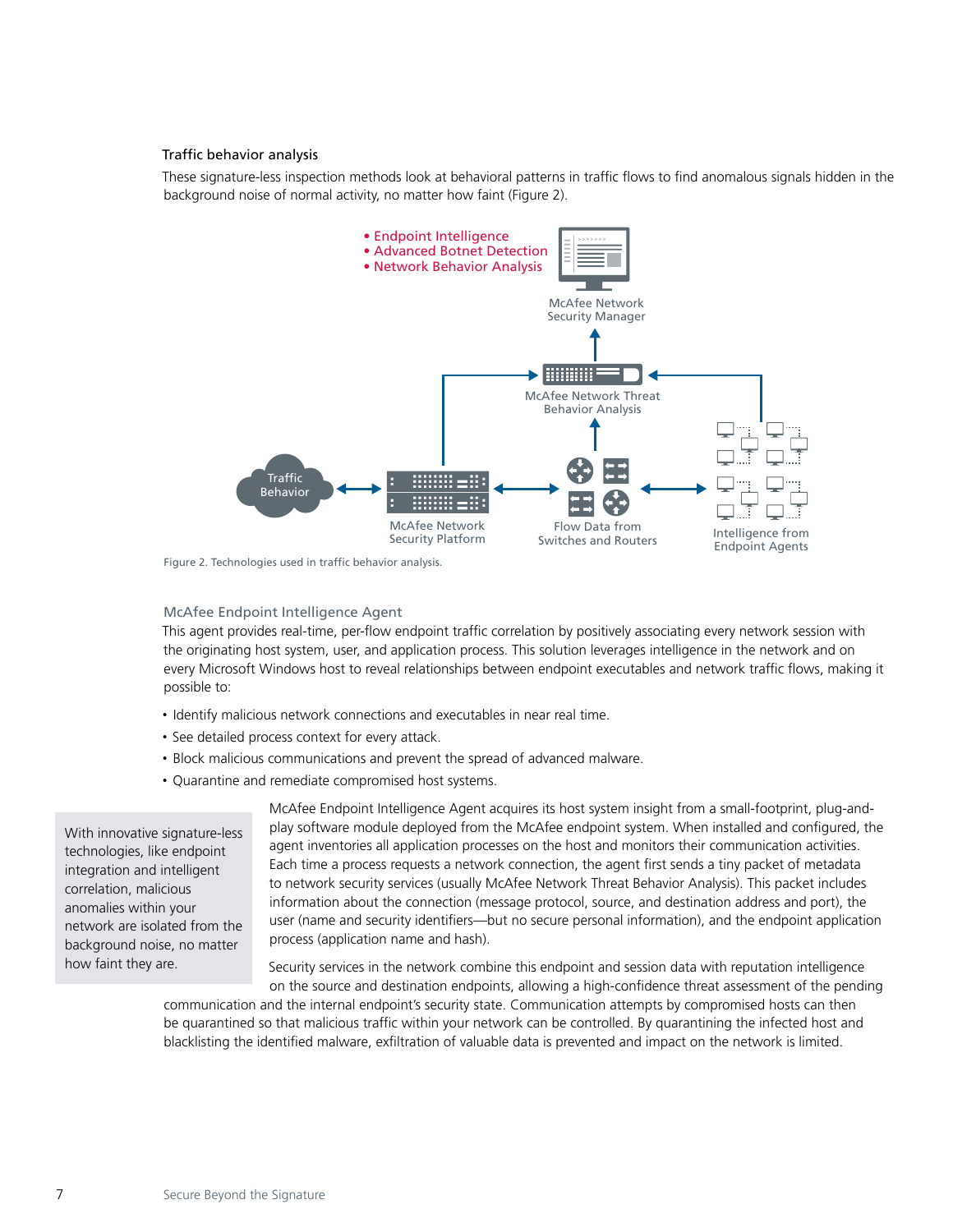#### <span id="page-7-0"></span>Advanced botnet detection

This is a layer of traffic and network event correlation specifically dedicated to botnet security, one that far exceeds the signature-based identification and detection algorithms capabilities of other vendors. McAfee Network Security Platform correlates multiple individual network alerts or anomalies and applies heuristics to reveal the true fingerprints of botnet infections. This multi-activity correlation provides threat identification with a far higher degree of confidence than individual, single-activity signatures can provide.

For instance, advanced botnet analysis might correlate an apparently unrelated DNS website query with a PDF download and a sudden traffic surge between an internal endpoint and a high-risk web domain. Individually, none of these events might be sufficient to convict the internal endpoint, but, considered in aggregate, the evidence could justify action to isolate, investigate, and remediate. Advanced botnet protection sequences, correlates, and weighs a wide range of events and activities to pinpoint bot infestations that are invisible to other defenses.

#### Network threat behavior analysis

McAfee Network Threat Behavior Analysis is an in-network correlation engine that applies behavior-based algorithms to network traffic data. It brings together netflow data from switches, routers, and other network devices from Cisco, Juniper, and Extreme Networks, combining them with layer 7 application traffic data from McAfee Network Security Platform and reputation intelligence from McAfee Global Threat Intelligence (McAfee GTI). From these sources, it automatically creates models of normal bandwidth consumption, by each application, of host-to-host traffic volume and encryption utilization and then applies the models to identify and bring forward the subtle anomalies that reveal successful penetrations. McAfee Network Threat Behavior Analysis drills down into complex, multivector attacks and blended threats. It holistically evaluates network-level threats, identifies the overall behavior of each network element, and instantly abstracts apparent anomalies to identify distributed denial of service (DDoS) attacks, zero-day threats, botnets, worms, and reconnaissance attacks—in real time and entirely without signatures.

#### Global reputation analysis

These services provide critical context for network threat identification: reputation assessments of external domains, hosts, and message payloads (Figure 3).



Figure 3: McAfee Global Threat Intelligence.